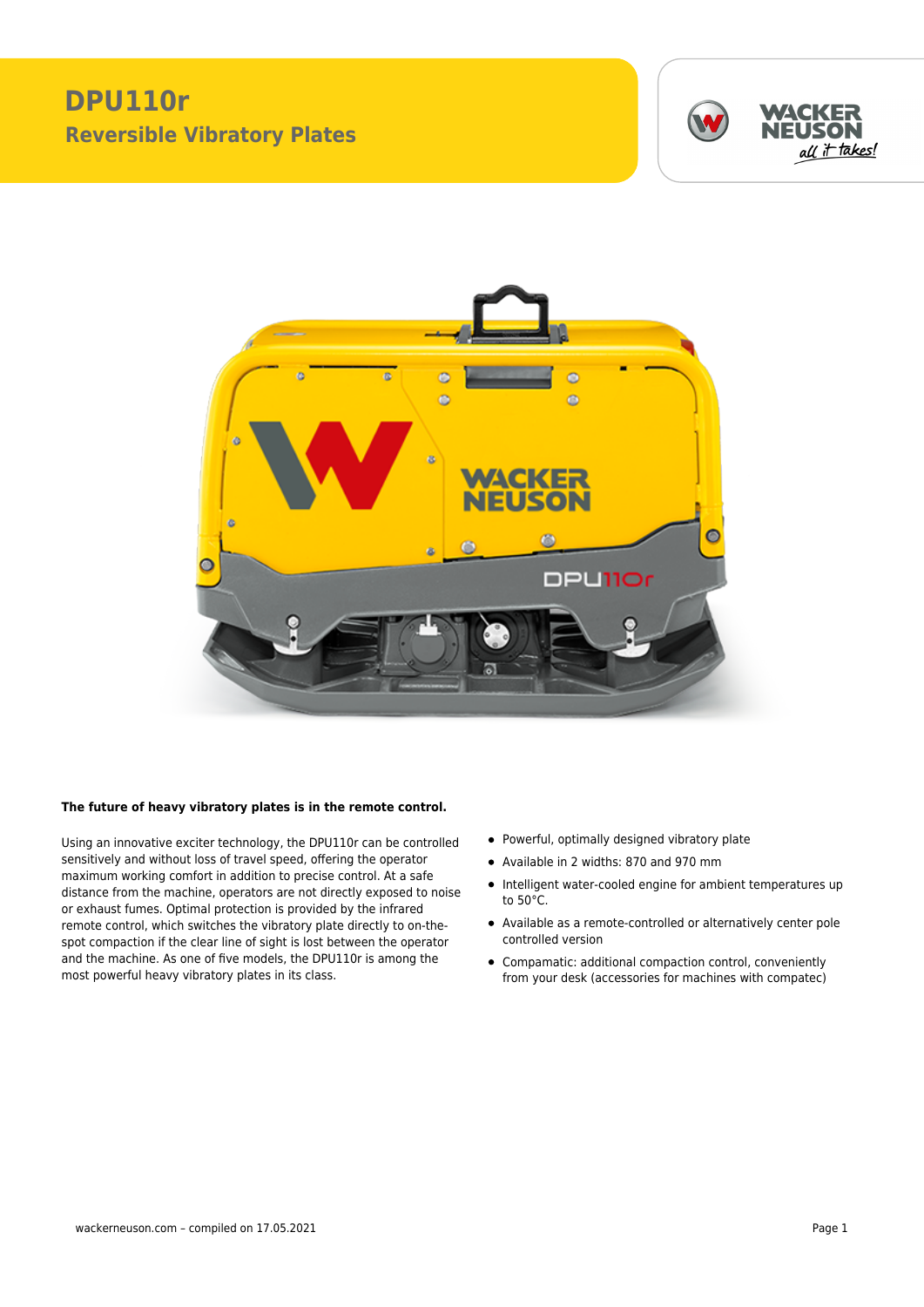## DPU110r Technical specifications

|                                                                                            | DPU110rLem870 / DPU110Lec870                        | DPU110rLem970 / DPU110Lec970                        |
|--------------------------------------------------------------------------------------------|-----------------------------------------------------|-----------------------------------------------------|
| <b>Operating data</b>                                                                      |                                                     |                                                     |
| Operating weight kg                                                                        | 793                                                 | 810                                                 |
| Centrifugal force kN                                                                       | 110                                                 | 110                                                 |
| Base plate width mm                                                                        | 870                                                 | 970                                                 |
| Base plate length mm                                                                       | 1,183                                               | 1,183                                               |
| Base plate thickness mm                                                                    | 14                                                  | 14                                                  |
| Height (vertical clearance) mm                                                             | 830                                                 | 830                                                 |
| Operating width mm                                                                         | 870                                                 | 970                                                 |
| Frequency Hz                                                                               | 60                                                  | 60                                                  |
| Advance travel max. (dependent on the<br>ground and environmental influences)<br>m/min     | 28                                                  | 28                                                  |
| Surface capacity max. (dependent on the<br>ground and environmental influences)<br>$m^2/h$ | 1,462                                               | 1,630                                               |
| Transport height mm                                                                        | 1,000                                               | 1,000                                               |
| Transport length mm                                                                        | 1,515                                               | 1,515                                               |
| Transport width mm                                                                         | 1,050                                               | 1,050                                               |
| Shipping weight kg                                                                         | 816                                                 | 853                                                 |
| <b>Engine / Motor</b>                                                                      |                                                     |                                                     |
| Engine / Motor type                                                                        | Water-cooled 3-cylinder diesel four-cycle<br>engine | Water-cooled 3-cylinder diesel four-cycle<br>engine |
| Engine / Motor manufacturer                                                                | Kohler                                              | Kohler                                              |
| Engine / Motor                                                                             | KDW1003                                             | KDW1003                                             |
| Displacement cm <sup>3</sup>                                                               | 1,028                                               | 1,028                                               |
| Engine performance max. (DIN ISO 3046<br>IFN) kW                                           | 18.5                                                | 18.5                                                |
| at rpm rpm                                                                                 | 3,600                                               | 3,600                                               |
| Engine performance (power rating) (DIN<br>ISO 3046 IFN) kW                                 | 16                                                  | 16                                                  |
| at rpm rpm                                                                                 | 2,700                                               | 2,700                                               |
| Operating performance (DIN ISO 3046<br>IFN) kW                                             | 12                                                  | 12                                                  |
| at rpm rpm                                                                                 | 2,700                                               | 2,700                                               |
| Fuel consumption I/h                                                                       | 3.3                                                 | 3.3                                                 |
| Fuel tank capacity I                                                                       | 11.2                                                | 11.2                                                |
| Permissible tilt °                                                                         | 25                                                  | 25                                                  |
| Power transmission                                                                         | Hydrostatic                                         | Hydrostatic                                         |
| Fuel type                                                                                  | Diesel                                              | Diesel                                              |
| CO2 (NRSC) * g/kWh                                                                         | 933                                                 | 933                                                 |